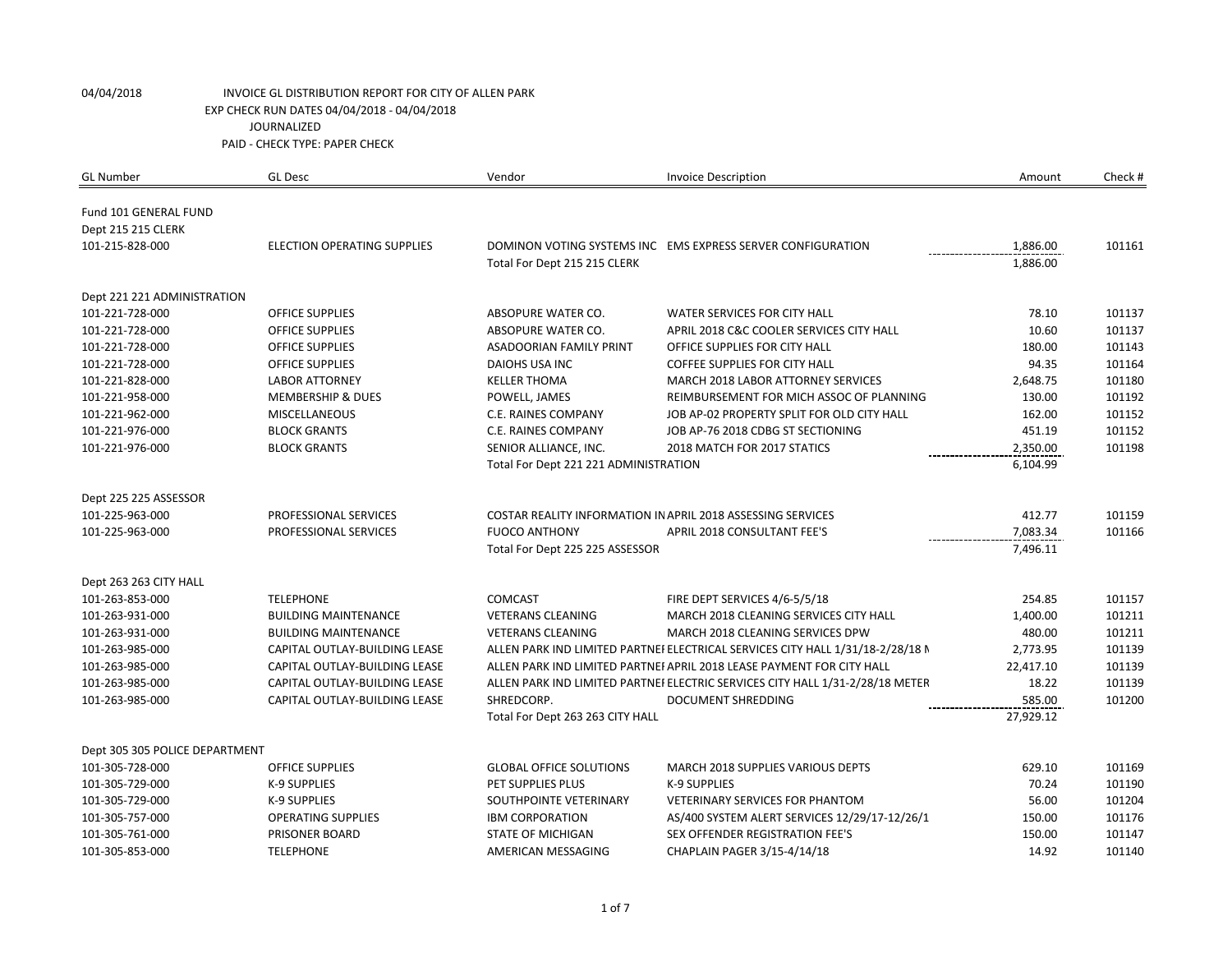| <b>GL Number</b>                                | <b>GL Desc</b>                  | Vendor                                                             | <b>Invoice Description</b>                                              | Amount   | Check # |
|-------------------------------------------------|---------------------------------|--------------------------------------------------------------------|-------------------------------------------------------------------------|----------|---------|
| 101-305-931-000                                 | <b>BUILDING MAINTENANCE</b>     | <b>CINTAS CORP.</b>                                                | FEB 2018 POLICE UNIFORM SERVICES                                        | 65.30    | 101154  |
| 101-305-934-500                                 | <b>COMPUTER BREAK-FIX</b>       | SOUTHERN MICHIGAN INFOR. ALLI COMPUTER SERVICES POLICE DEPT        |                                                                         | 320.00   | 101203  |
| 101-305-958-000                                 | <b>MEMBERSHIP &amp; DUES</b>    | MICHIGAN ASSOC. OF CHIEF OF PC 2018 MEMBERSHIP FOR CHIEF WILKEWITZ |                                                                         | 115.00   | 101183  |
| 101-305-961-000<br>POL. TRAIN-ACT 302 ST. GRANT |                                 |                                                                    | MIDWEST CRISIS NEGOTIATORS CC EDUCATIONAL SEMINAR LT EGAN 9/5/18-9/7/18 | 350.00   | 101185  |
|                                                 |                                 | Total For Dept 305 305 POLICE DEPARTMENT                           |                                                                         | 1,920.56 |         |
| Dept 340 340 FIRE DEPARTMENT                    |                                 |                                                                    |                                                                         |          |         |
| 101-340-728-000                                 | <b>OFFICE SUPPLIES</b>          | <b>GLOBAL OFFICE SOLUTIONS</b>                                     | MARCH 2018 SUPPLIES VARIOUS DEPTS                                       | 31.84    | 101169  |
| 101-340-757-000                                 | <b>OPERATING SUPPLIES</b>       | NETWORK SERVICES COMPANY                                           | <b>OPERATING SUPPLIES</b>                                               | 631.12   | 101186  |
| 101-340-757-500                                 | <b>RESCUE SUPPLIES</b>          | BAKER'S GAS & WELDING SUPPLY OXYGEN FOR EMS                        |                                                                         | 127.96   | 101145  |
| 101-340-757-500                                 | <b>RESCUE SUPPLIES</b>          | J & B MEDICAL SUPPLY, INC.                                         | <b>RESCUE SUPPLIES</b>                                                  | 15.18    | 101178  |
| 101-340-757-500                                 | <b>RESCUE SUPPLIES</b>          | J & B MEDICAL SUPPLY, INC.                                         | <b>RESCUE SUPPLIES</b>                                                  | 50.11    | 101178  |
| 101-340-757-500                                 | <b>RESCUE SUPPLIES</b>          | J & B MEDICAL SUPPLY, INC.                                         | <b>RESCUE SUPPLIES</b>                                                  | 69.43    | 101178  |
| 101-340-757-500                                 | <b>RESCUE SUPPLIES</b>          | PHYSIO CONTROL, INC                                                | ANNUAL BILLING 4/1/18-3/31/19                                           | 208.92   | 101191  |
| 101-340-757-500                                 | <b>RESCUE SUPPLIES</b>          | PHYSIO CONTROL, INC                                                | <b>RESCUE SUPPLIES</b>                                                  | 385.90   | 101191  |
| 101-340-805-000                                 | AMBULANCE BILLING               | ACCUMED BILLING INC.                                               | MARCH 2018 SERICES FIRE DEPT                                            | 4,127.36 | 101138  |
| 101-340-853-000                                 | <b>TELEPHONE</b>                | <b>VERIZON WIRELESS</b>                                            | PHONE SERVICES FIRE 2/11/18-3/10/18                                     | 96.04    | 101209  |
| 101-340-939-000                                 | <b>VEHICLE MAINTENANCE</b>      | <b>GLENDALE AUTO VALUE</b>                                         | <b>PARTS</b>                                                            | 18.69    | 101167  |
| 101-340-939-000                                 | <b>VEHICLE MAINTENANCE</b>      | SAFETY-KLEEN                                                       | SUPPLIES VARIOUS DEPT                                                   | 69.87    | 101196  |
| 101-340-958-000                                 | <b>MEMBERSHIP &amp; DUES</b>    | <b>NFPA</b>                                                        | MEMBERSHIP RENEWAL CHIEF LAFOND THRU 4/30                               | 175.00   | 101187  |
| 101-340-958-000                                 | <b>MEMBERSHIP &amp; DUES</b>    | <b>NFPA</b>                                                        | MEMBERSHIP RENEWAL CHIEF CANN THRU 4/30/1                               | 175.00   | 101188  |
| 101-340-960-000                                 | <b>EDUCATION &amp; TRAINING</b> | CANN, ED                                                           | REIMBURSEMENT ON TRAVEL EXSPENSES                                       | 46.00    | 101150  |
|                                                 |                                 | Total For Dept 340 340 FIRE DEPARTMENT                             | 6,228.42                                                                |          |         |
| Dept 445 445 DEPARTMENT OF PUBLIC SERVICE       |                                 |                                                                    |                                                                         |          |         |
| 101-445-768-000                                 | <b>UNIFORMS</b>                 | CINTAS CORP.                                                       | FEB 2018 GARAGE UNIFORM SERVICES                                        | 218.04   | 101154  |
| 101-445-768-000                                 | <b>UNIFORMS</b>                 | <b>CINTAS CORP.</b>                                                | FEB 2018 DPS UNIFORM SERVICES                                           | 328.50   | 101154  |
| 101-445-768-000                                 | <b>UNIFORMS</b>                 | MENSINGER, JOHN                                                    | REIMBURSEMENT SAFETY BOOTS                                              | 153.91   | 101181  |
| 101-445-926-000                                 | <b>STREET LIGHTING</b>          | <b>DTE ENERGY</b>                                                  | STREELIGHT SERVICES 2/24/18-3/26/18                                     | 560.10   | 101163  |
| 101-445-939-000                                 | <b>VEHICLE MAINTENANCE</b>      | FLEETPRIDE, INC.                                                   | <b>PARTS</b>                                                            | 70.14    | 101165  |
| 101-445-939-000                                 | <b>VEHICLE MAINTENANCE</b>      | <b>GLENDALE AUTO VALUE</b>                                         | <b>PARTS</b>                                                            | 3.19     | 101167  |
| 101-445-939-000                                 | <b>VEHICLE MAINTENANCE</b>      | <b>GLENDALE AUTO VALUE</b>                                         | <b>PARTS</b>                                                            | 5.78     | 101167  |
| 101-445-939-000                                 | <b>VEHICLE MAINTENANCE</b>      | <b>GLENDALE AUTO VALUE</b>                                         | <b>PARTS</b>                                                            | 419.96   | 101167  |
| 101-445-939-000                                 | <b>VEHICLE MAINTENANCE</b>      | <b>GLENDALE AUTO VALUE</b>                                         | <b>PARTS</b>                                                            | 100.07   | 101167  |
| 101-445-939-000                                 | <b>VEHICLE MAINTENANCE</b>      | <b>GLENDALE AUTO VALUE</b>                                         | <b>PARTS</b>                                                            | 3.81     | 101167  |
| 101-445-939-000                                 | <b>VEHICLE MAINTENANCE</b>      | <b>GLENDALE AUTO VALUE</b>                                         | <b>PARTS</b>                                                            | 190.54   | 101167  |
| 101-445-939-000                                 | <b>VEHICLE MAINTENANCE</b>      | MICHIGAN CAT                                                       | <b>PARTS</b>                                                            | 97.42    | 101184  |
| 101-445-939-000                                 | <b>VEHICLE MAINTENANCE</b>      | SAFETY-KLEEN                                                       | <b>SUPPLIES VARIOUS DEPT</b>                                            | 69.87    | 101196  |
| 101-445-939-000                                 | <b>VEHICLE MAINTENANCE</b>      | TREDROC TIRE ALLEN PARK 736                                        | <b>PARTS</b>                                                            | 38.95    | 101208  |
| 101-445-939-000                                 | <b>VEHICLE MAINTENANCE</b>      | TREDROC TIRE ALLEN PARK 736                                        | <b>SERVICE &amp; PARTS</b>                                              | 658.84   | 101208  |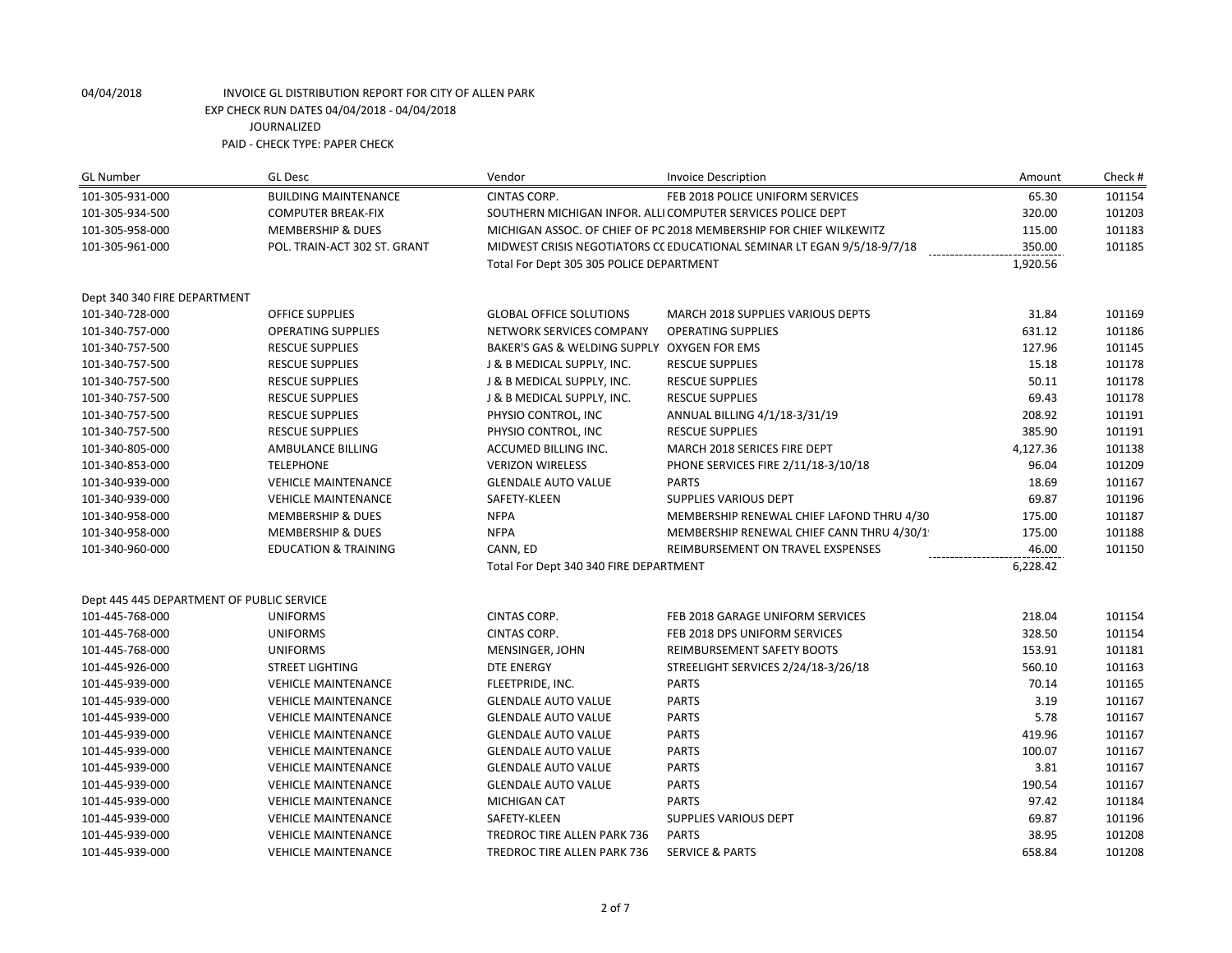| <b>GL Number</b>                | <b>GL Desc</b>               | Vendor                                              | <b>Invoice Description</b>                                             | Amount    | Check # |
|---------------------------------|------------------------------|-----------------------------------------------------|------------------------------------------------------------------------|-----------|---------|
| 101-445-939-000                 | <b>VEHICLE MAINTENANCE</b>   | TREDROC TIRE ALLEN PARK 736                         | CREDIT FROM INV 7360022372                                             | (27.00)   | 101208  |
| 101-445-939-000                 | <b>VEHICLE MAINTENANCE</b>   | <b>WURTH USA INC</b>                                | <b>SUPPLIES</b>                                                        | 143.50    | 101214  |
|                                 |                              | Total For Dept 445 445 DEPARTMENT OF PUBLIC SERVICE |                                                                        | 3,035.62  |         |
| Dept 707 707 PARKS & REC        |                              |                                                     |                                                                        |           |         |
| 101-707-760-000                 | <b>SENIOR ACTIVITIES</b>     | <b>SAM'S CLUB DIRECT</b>                            | SUPPLIES FROM VARIOUS DEPT                                             | 82.86     | 101197  |
| 101-707-783-000                 | <b>PARK SUPPLIES</b>         | HAWKINS, PAT                                        | REIMBURSEMENT FOR CAR 504                                              | 15.00     | 101173  |
| 101-707-816-000                 | PROF. SERV. - OTHER          |                                                     | TRENDSET COMMUNICATIONS GRI APRIL 2018 CAMERA SERVICES CUNNINGHAM PARI | 2,500.00  | 101207  |
| 101-707-816-000                 | PROF. SERV. - OTHER          |                                                     | TRENDSET COMMUNICATIONS GRI APRIL 2018 CAMERA SERVICES MILLWORK PARK   | 2,000.00  | 101207  |
| 101-707-920-000                 | <b>UTILITIES</b>             | <b>DTE ENERGY</b>                                   | ELECTRICAL SERVICES 2/14-3/14/18                                       | 49.58     | 101162  |
| 101-707-939-000                 | <b>VEHICLE MAINTENANCE</b>   | SAFETY-KLEEN                                        | <b>SUPPLIES VARIOUS DEPT</b>                                           | 69.87     | 101196  |
|                                 |                              | Total For Dept 707 707 PARKS & REC                  | ---------------                                                        | 4,717.31  |         |
| Dept 751 751 COMMUNITY CENTER   |                              |                                                     |                                                                        |           |         |
| 101-751-757-000                 | <b>OPERATING SUPPLIES</b>    | <b>GORDON FOOD SERV.</b>                            | <b>SUPPLIES</b>                                                        | 15.58     | 101170  |
| 101-751-757-000                 | <b>OPERATING SUPPLIES</b>    | GORDON FOOD SERV.                                   | <b>SUPPLIES</b>                                                        | 90.28     | 101170  |
| 101-751-757-000                 | <b>OPERATING SUPPLIES</b>    | WAYNE COUNTY HEALTH DEPT                            | FOOD SERVICE LICENSE APPLICATION YR ENDING A                           | 468.00    | 101174  |
| 101-751-757-000                 | <b>OPERATING SUPPLIES</b>    | <b>METRO LIFT PROPANE</b>                           | <b>CYCLINDER LIQUID</b>                                                | 62.99     | 101182  |
| 101-751-757-000                 | <b>OPERATING SUPPLIES</b>    | <b>SAM'S CLUB DIRECT</b>                            | SUPPLIES FROM VARIOUS DEPT                                             | 137.86    | 101197  |
| 101-751-816-000                 | PROF. SERV. - OTHER          | JERRY COHEN ELITE LAB INC                           | APRIL 2018 COOLING WATER TREATMENT SERVICE                             | 200.00    | 101179  |
| 101-751-920-000                 | <b>UTILITIES</b>             | <b>ALLEN PARK WATER</b>                             | WATER SERVICES 2/1-3/1/18                                              | 1,329.75  | 101141  |
| 101-751-931-000                 | <b>BUILDING MAINTENANCE</b>  | NETWORK SERVICES COMPANY                            | <b>SUPPLIES</b>                                                        | 280.70    | 101186  |
| 101-751-931-000                 | <b>BUILDING MAINTENANCE</b>  | <b>ORKIN</b>                                        | APRIL 2018 COMMUNITY SERVICES                                          | 74.90     | 101189  |
| 101-751-934-000                 | <b>EQUIPMENT MAINTENANCE</b> | SERV-ICE REFRIGERATION, INC.                        | SERVICES CALL ON SOUTH COOLING TOWER                                   | 289.00    | 101199  |
|                                 |                              | Total For Dept 751 751 COMMUNITY CENTER             |                                                                        | 2,949.06  |         |
| Dept 803 HISTORICAL             |                              |                                                     |                                                                        |           |         |
| 101-803-920-000                 | <b>UTILITIES</b>             | PRINCIPAL PLUMBING                                  | REPAIR SERVICES FOR HISTORICAL HOUSE                                   | 400.00    | 101194  |
|                                 |                              | Total For Dept 803 HISTORICAL                       |                                                                        | 400.00    |         |
|                                 |                              | Total For Fund 101 GENERAL FUND                     |                                                                        | 62,667.19 |         |
| Fund 202 MAJOR STREET FUND      |                              |                                                     |                                                                        |           |         |
| Dept 479 PRESERVATION - STREETS |                              |                                                     |                                                                        |           |         |
| 202-479-757-000                 | <b>OPERATING SUPPLIES</b>    | CADILLAC ASPHALT LLC                                | <b>DPS SUPPLIES</b>                                                    | 945.00    | 101149  |
|                                 |                              |                                                     |                                                                        |           |         |
|                                 |                              | Total For Dept 479 PRESERVATION - STREETS           |                                                                        | 945.00    |         |
| Dept 505 CONSTRUCTION - STREETS |                              |                                                     |                                                                        |           |         |
| 202-505-985-000                 | <b>CAPITAL OUTLAY</b>        | C.E. RAINES COMPANY                                 | JOB AP-41 SURVEYING SERVICES ENTERPRISE TO O                           | 13,354.00 | 101152  |
|                                 |                              | Total For Dept 505 CONSTRUCTION - STREETS           |                                                                        | 13,354.00 |         |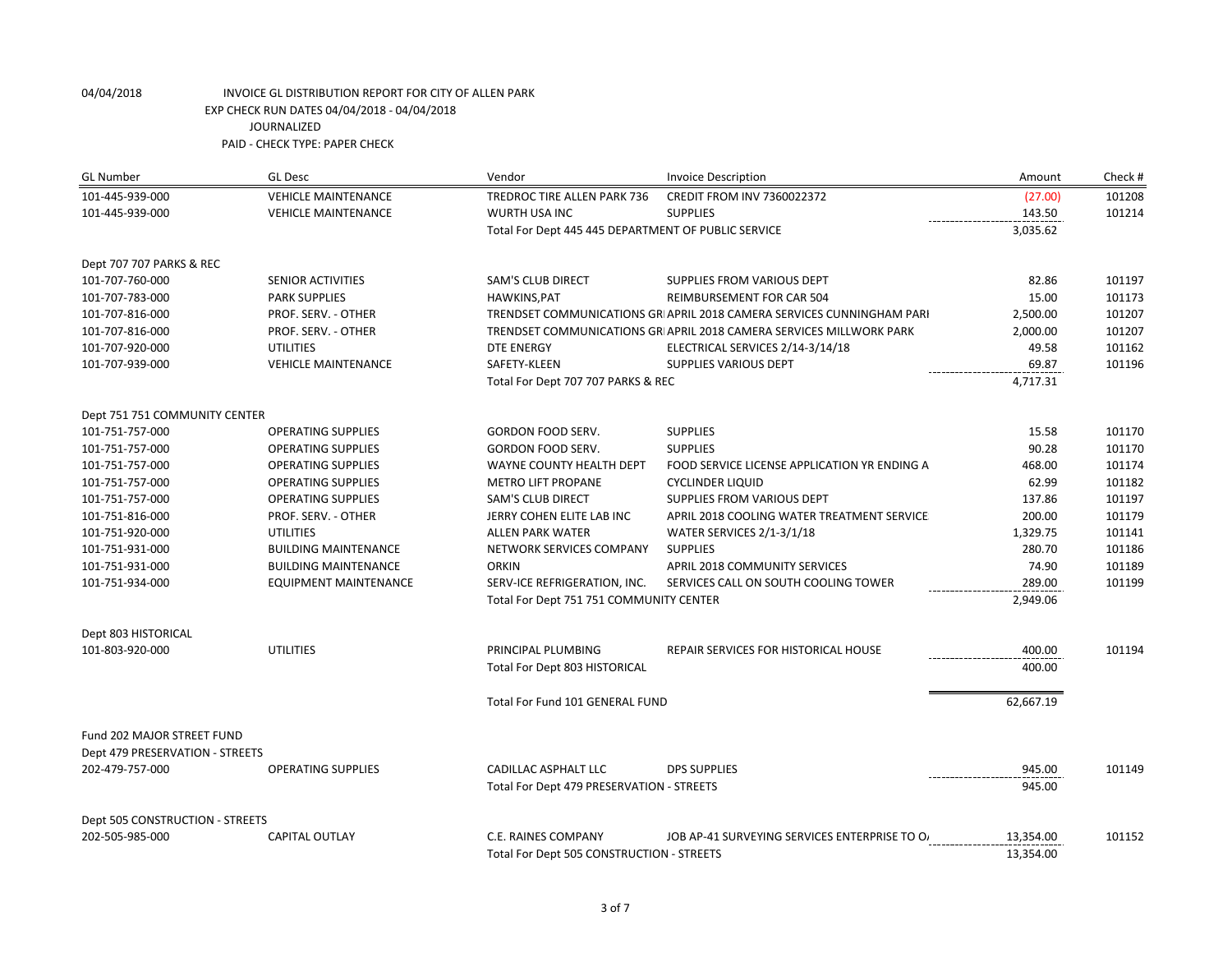| <b>GL Number</b>                  | <b>GL Desc</b>             | Vendor                                      | <b>Invoice Description</b>                   | Amount    | Check # |
|-----------------------------------|----------------------------|---------------------------------------------|----------------------------------------------|-----------|---------|
|                                   |                            | Total For Fund 202 MAJOR STREET FUND        |                                              | 14,299.00 |         |
| Fund 203 LOCAL STREET FUND        |                            |                                             |                                              |           |         |
| Dept 479 PRESERVATION - STREETS   |                            |                                             |                                              |           |         |
| 203-479-757-000                   | <b>OPERATING SUPPLIES</b>  | <b>CADILLAC ASPHALT LLC</b>                 | <b>DPS SUPPLIES</b>                          | 945.00    | 101149  |
|                                   |                            | Total For Dept 479 PRESERVATION - STREETS   |                                              | 945.00    |         |
| Dept 483 ADMINISTRATION - STREETS |                            |                                             |                                              |           |         |
| 203-483-820-000                   | <b>ENGINEERING</b>         | C.E. RAINES COMPANY                         | JOB AP-15 ACT 51 HIGHTWAY REPORTS            | 297.00    | 101152  |
|                                   |                            | Total For Dept 483 ADMINISTRATION - STREETS |                                              | 297.00    |         |
|                                   |                            | Total For Fund 203 LOCAL STREET FUND        |                                              | 1,242.00  |         |
|                                   |                            |                                             |                                              |           |         |
| Fund 249 BUILDING FUND            |                            |                                             |                                              |           |         |
| Dept 371 371 BUILDING DEPARTMENT  |                            |                                             |                                              |           |         |
| 249-371-821-000                   | MECHANICAL INSPECTIONS     | CARNILL, STEVE                              | FEB 2018 MECHICAL INSPECTIONS                | 2,236.50  | 101151  |
| 249-371-822-000                   | PLUMBING INSPECTIONS       | HALASH, JEROME                              | FEB 2018 PLUMBING INSPECTIONS                | 1,089.20  | 101172  |
|                                   |                            | Total For Dept 371 371 BUILDING DEPARTMENT  |                                              | 3,325.70  |         |
|                                   |                            | Total For Fund 249 BUILDING FUND            |                                              | 3,325.70  |         |
| Fund 266 DRUG FORFEITURE - STATE  |                            |                                             |                                              |           |         |
| Dept 000                          |                            |                                             |                                              |           |         |
| 266-000-757-000                   | <b>OPERATING SUPPLIES</b>  | C.M.P. DISTRIBUTORS, INC.                   | ARMOR EXPRESS VEST POLICE DEPT               | 1,596.00  | 101156  |
| 266-000-939-000                   | <b>VEHICLE MAINTENANCE</b> | <b>GLENDALE AUTO VALUE</b>                  | <b>PARTS</b>                                 | 205.96    | 101167  |
| 266-000-939-000                   | <b>VEHICLE MAINTENANCE</b> | <b>GLENDALE AUTO VALUE</b>                  | RET PARTS FROM INV 139977                    | (32.00)   | 101167  |
| 266-000-939-000                   | <b>VEHICLE MAINTENANCE</b> | <b>GLENDALE AUTO VALUE</b>                  | <b>PARTS</b>                                 | 22.89     | 101167  |
| 266-000-939-000                   | <b>VEHICLE MAINTENANCE</b> | <b>GLENDALE AUTO VALUE</b>                  | CREDIT RET ON INV 140216                     | (28.49)   | 101167  |
| 266-000-939-000                   | <b>VEHICLE MAINTENANCE</b> | <b>GLENDALE AUTO VALUE</b>                  | PARTS FOR 2009 FORD ESCAPE                   | 22.89     | 101167  |
| 266-000-939-000                   | <b>VEHICLE MAINTENANCE</b> | SAFETY-KLEEN                                | <b>SUPPLIES VARIOUS DEPT</b>                 | 69.87     | 101196  |
| 266-000-939-000                   | <b>VEHICLE MAINTENANCE</b> | TREDROC TIRE ALLEN PARK 736                 | <b>SUPPLIES</b>                              | 1,847.26  | 101208  |
| 266-000-939-000                   | <b>VEHICLE MAINTENANCE</b> | <b>VILLAGE FORD</b>                         | <b>PARTS</b>                                 | 600.00    | 101212  |
| 266-000-939-000                   | <b>VEHICLE MAINTENANCE</b> | WURTH USA INC                               | <b>SUPPLIES</b>                              | 143.50    | 101214  |
| 266-000-939-000                   | <b>VEHICLE MAINTENANCE</b> | WURTH USA INC                               | CREDIT FROM INV 095855672                    | (283.09)  | 101214  |
| 266-000-939-000                   | <b>VEHICLE MAINTENANCE</b> | WURTH USA INC                               | CREDIT SEE CM 50354781 FOR CORRECT CREDIT B/ | 0.00      | 101214  |
| 266-000-982-000                   | COMPUTER EQUIP/SOFTWARE    | PRIORITY ONE EMERGENCY                      | <b>BADGES POLICE DEPT</b>                    | 7,461.00  | 101193  |
|                                   |                            | Total For Dept 000                          |                                              | 11,625.79 |         |
|                                   |                            | Total For Fund 266 DRUG FORFEITURE - STATE  |                                              | 11,625.79 |         |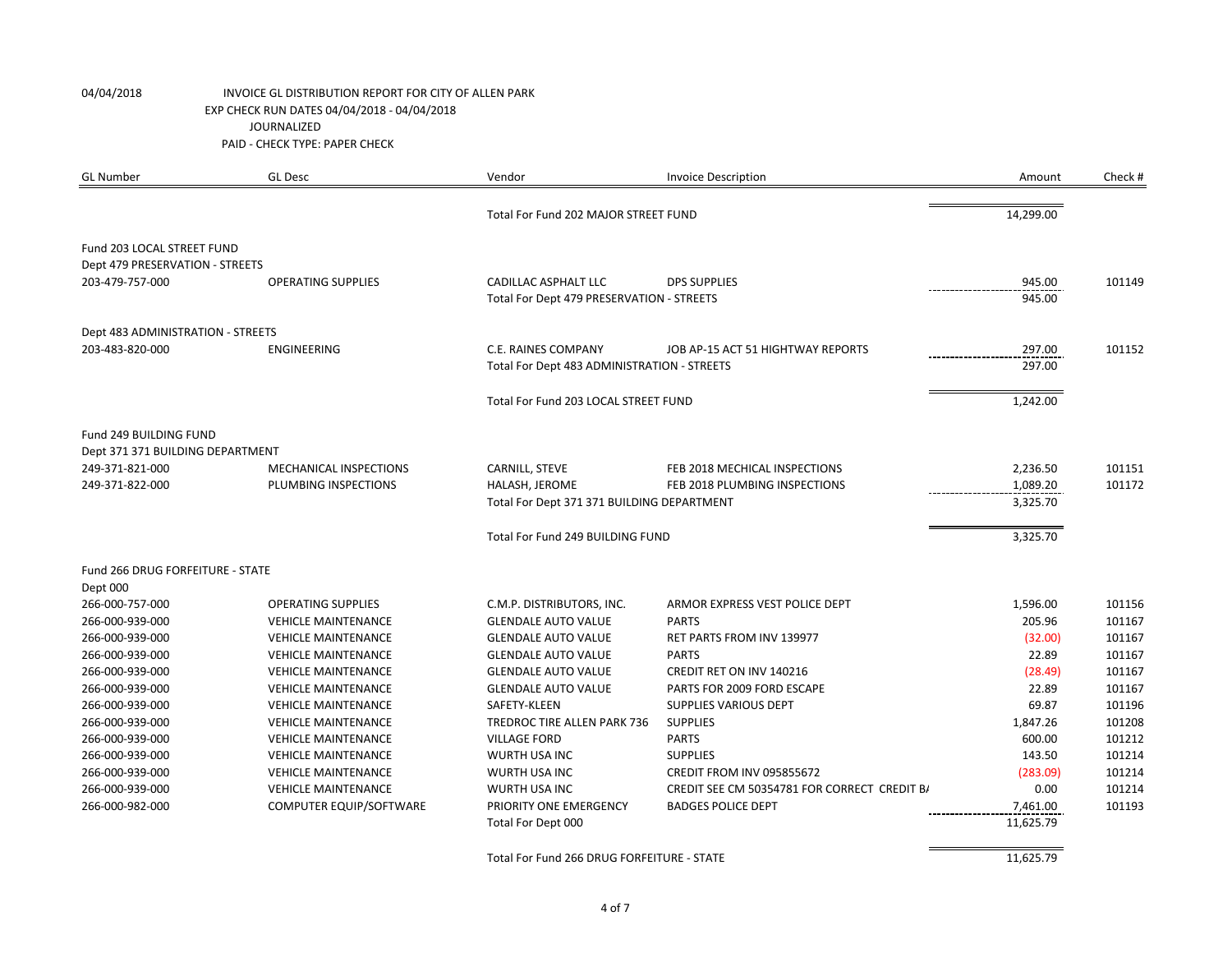| <b>GL Number</b>            | <b>GL Desc</b>                                   | Vendor                                             | <b>Invoice Description</b>                     | Amount    | Check #          |
|-----------------------------|--------------------------------------------------|----------------------------------------------------|------------------------------------------------|-----------|------------------|
|                             |                                                  |                                                    |                                                |           |                  |
| Fund 271 LIBRARY            |                                                  |                                                    |                                                |           |                  |
| Dept 000<br>271-000-728-000 |                                                  | DEMCO, INC.                                        | <b>SUPPLIES FOR LIBRARY</b>                    | 32.50     |                  |
|                             | <b>OFFICE SUPPLIES</b>                           |                                                    |                                                | 790.72    | 101160           |
| 271-000-757-000             | <b>OPERATING SUPPLIES</b>                        | SWINEHART, BRANDI                                  | REIMBURSEMENT FOR LIBRARY SUPPLIES             |           | 101205<br>101142 |
| 271-000-828-000             | <b>MATERIALS</b>                                 | <b>STEINWAY INC</b>                                | <b>CD'S FOR LIBRARY</b>                        | 71.95     |                  |
| 271-000-828-000             | <b>MATERIALS</b>                                 | <b>BAKER &amp; TAYLOR</b>                          | <b>MATERIALS FOR LIBRARY</b>                   | 143.94    | 101144           |
| 271-000-828-000             | <b>MATERIALS</b>                                 | <b>BAKER &amp; TAYLOR</b>                          | <b>MATERIALS FOR LIBRARY</b>                   | 6.69      | 101144           |
| 271-000-828-000             | <b>MATERIALS</b>                                 | <b>BAKER &amp; TAYLOR</b>                          | <b>MATERIALS FOR LIBRARY</b>                   | 14.20     | 101144           |
| 271-000-828-000             | <b>MATERIALS</b>                                 | <b>BAKER &amp; TAYLOR</b>                          | MATERIAL FOR LIBRARY                           | 27.07     | 101144           |
| 271-000-828-000             | <b>MATERIALS</b>                                 | BESTSELLERS AUDIO, LLC                             | <b>AUDIOBOOKS FOR LIBRARY</b>                  | 312.00    | 101148           |
| 271-000-920-000             | <b>UTILITIES</b>                                 | CONSTELLATION                                      | FEB 2018 GAS SERVICES BG-218250                | 695.56    | 101158           |
| 271-000-920-000             | <b>UTILITIES</b>                                 | <b>DTE ENERGY</b>                                  | ELECTRICAL SERVICES 2/14-3/14/18               | 1,136.75  | 101162           |
|                             |                                                  | Total For Dept 000                                 |                                                | 3,231.38  |                  |
|                             |                                                  | <b>Total For Fund 271 LIBRARY</b>                  |                                                | 3,231.38  |                  |
| Fund 592 WATER & SEWER      |                                                  |                                                    |                                                |           |                  |
| Dept 600 WATER              |                                                  |                                                    |                                                |           |                  |
| 592-600-873-000             | <b>MAIN MAINTENANCE</b>                          | <b>SLC METER LLC</b>                               | <b>REPAIR CLAMPS FOR WATERMAINS</b>            | 558.95    | 101201           |
| 592-600-873-200             | WC ALLIANCE OF DR WATERSHEDS COST A WAYNE COUNTY |                                                    | OCT 2017-MARCH 2018 ECPAD O&M ASSESSMENT       | 1,933.34  | 101213           |
| 592-600-978-004             | <b>CROSS CONNECTION PROGRAM</b>                  | HYDRO DESIGNS, INC.                                | MARCH 2018 CROSS CONN REPORTING SERVICES       | 4,934.00  | 101175           |
|                             |                                                  | Total For Dept 600 WATER                           |                                                | 7,426.29  |                  |
| Dept 601 601 SEWER          |                                                  |                                                    |                                                |           |                  |
| 592-601-712-000             | <b>CLOTHING, CLEANING &amp; TECH SKILLS</b>      | CINTAS CORP.                                       | FEB 2018 WATER DEPT UNIFORM SERVICES           | 197.74    | 101154           |
| 592-601-712-000             | <b>CLOTHING, CLEANING &amp; TECH SKILLS</b>      | <b>CINTAS CORP.</b>                                | OCT 2016 WATER DEPT UNIFORM SERVICES           | 226.04    | 101155           |
| 592-601-757-000             | <b>OPERATING SUPPLIES</b>                        | <b>SMART BILL</b>                                  | <b>WATER BILL SUPPLIES</b>                     | 1,965.00  | 101202           |
| 592-601-757-000             | <b>OPERATING SUPPLIES</b>                        | <b>SMART BILL</b>                                  | SUPPLIES & SERVICES FOR APRIL 2018 WATER BILLS | 1,889.08  | 101202           |
| 592-601-923-000             | PROFESSIONAL SERVICES                            | RITTER GIS INC                                     | MARCH 2018 CMMS SUPPORT SERVICES               | 4,760.00  | 101195           |
| 592-601-930-000             | <b>SEWER MAINTENANCE</b>                         | <b>GRAINGER</b>                                    | <b>PARTS</b>                                   | 21.40     | 101171           |
| 592-601-930-000             | <b>SEWER MAINTENANCE</b>                         | <b>GRAINGER</b>                                    | <b>PARTS</b>                                   | 5.38      | 101171           |
| 592-601-939-100             | <b>VEHICLE MAINTENANCE</b>                       | INTERSTATE BATTERY OF SE MICHI CREDIT FOR CORE RET |                                                | (5.00)    | 101177           |
| 592-601-939-100             | <b>VEHICLE MAINTENANCE</b>                       | INTERSTATE BATTERY OF SE MICHI PARTS               |                                                | 72.95     | 101177           |
| 592-601-939-100             | <b>VEHICLE MAINTENANCE</b>                       | SAFETY-KLEEN                                       | <b>SUPPLIES VARIOUS DEPT</b>                   | 69.90     | 101196           |
| 592-601-939-100             | <b>VEHICLE MAINTENANCE</b>                       | WURTH USA INC                                      | <b>SUPPLIES</b>                                | 143.52    | 101214           |
| 592-601-951-000             | <b>ENGINEERING CONSULTANTS</b>                   | C.E. RAINES COMPANY                                | JOB AP-01 GENERAL PROJECTS                     | 4,417.60  | 101152           |
|                             |                                                  | Total For Dept 601 601 SEWER                       |                                                | 13,763.61 |                  |

Dept 603 603 BASIN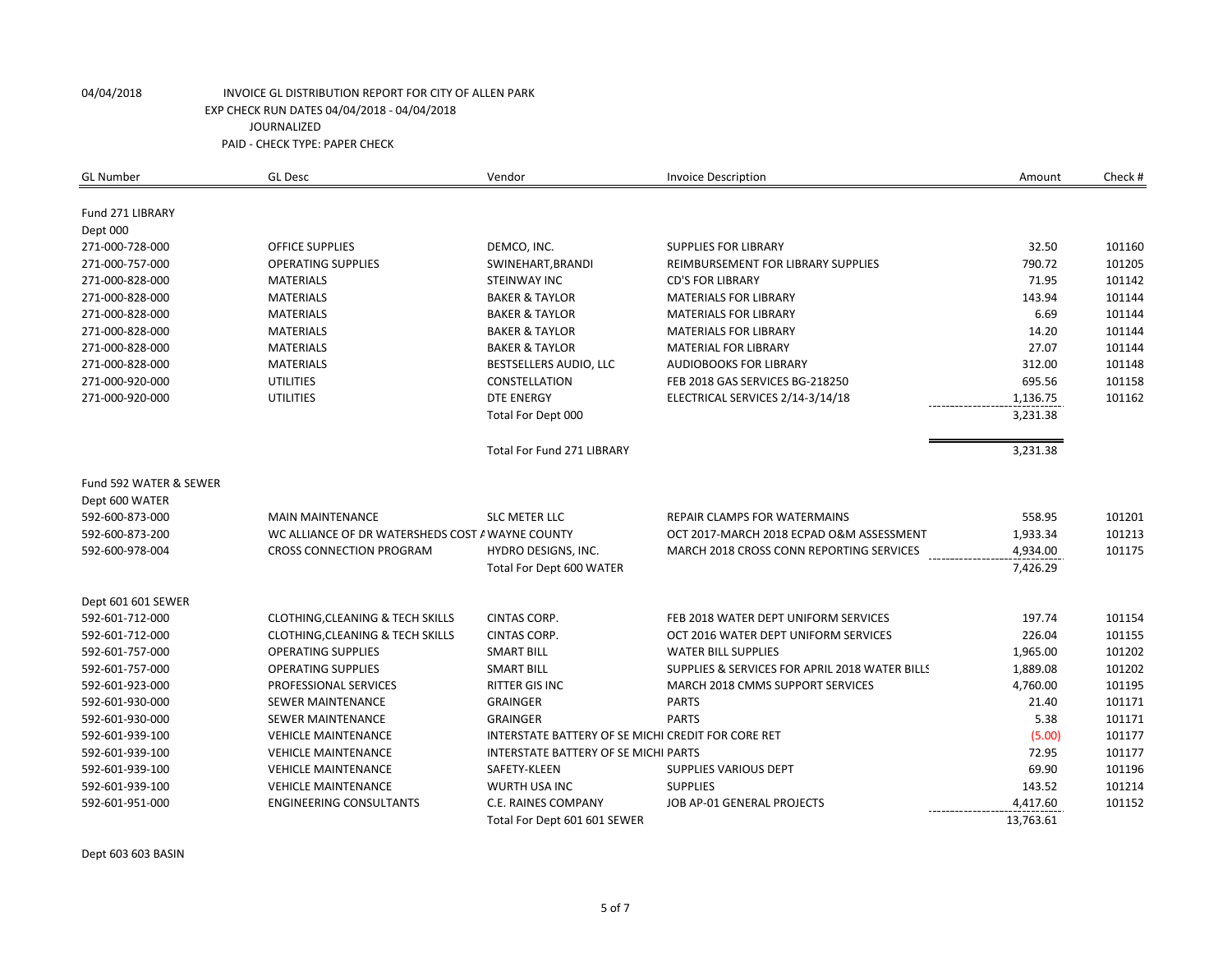| <b>GL Number</b>                     | <b>GL Desc</b>             | Vendor                                         | <b>Invoice Description</b>                                        | Amount     | Check # |
|--------------------------------------|----------------------------|------------------------------------------------|-------------------------------------------------------------------|------------|---------|
| 592-603-853-000                      | <b>TELEPHONE</b>           | <b>VERIZON WIRELESS</b>                        | PHONES SERVICES FOR BASIN 2/24-3/23/18                            | 50.14      | 101210  |
| 592-603-939-000                      | <b>VEHICLE MAINTENANCE</b> | <b>BELL EQUIPMENT CO.</b>                      | <b>PARTS</b>                                                      | 98.95      | 101146  |
|                                      |                            | Total For Dept 603 603 BASIN                   |                                                                   | 149.09     |         |
| Dept 604 ADMINISTRATION/DEBT         |                            |                                                |                                                                   |            |         |
| 592-604-820-000                      | <b>ENGINEERING</b>         | C.E. RAINES COMPANY                            | JOB AP-67 WATER ASSET MANAGEMENT PROGRES:                         | 10,000.00  | 101152  |
| 592-604-820-000                      | ENGINEERING                | C.E. RAINES COMPANY                            | JOB AP-73 2018 UTILITY & PAVEMENT REPLACEMEI                      | 685.97     | 101152  |
| 592-604-820-000                      | <b>ENGINEERING</b>         | C.E. RAINES COMPANY                            | JOB AP-24 2016 WATER MAIN REPLACEMENT                             | 435.00     | 101152  |
|                                      |                            | Total For Dept 604 ADMINISTRATION/DEBT         |                                                                   | 11,120.97  |         |
|                                      |                            | Total For Fund 592 WATER & SEWER               |                                                                   | 32,459.96  |         |
| Fund 593 SOUTHFIELD LEASE PROPERTIES |                            |                                                |                                                                   |            |         |
| Dept 906 DEBT SERVICE                |                            |                                                |                                                                   |            |         |
| 593-906-993-000                      | <b>LOAN PRINCIPAL</b>      |                                                | THE BANK NEW YORK MELLON TR ALLEN PARK CITY 09A & 09B TAXABLE BDS | 290,000.00 | 101206  |
| 593-906-995-000                      | <b>BOND INTEREST</b>       |                                                | THE BANK NEW YORK MELLON TR ALLEN PARK CITY 09A & 09B TAXABLE BDS | 329,278.75 | 101206  |
|                                      |                            | Total For Dept 906 DEBT SERVICE                |                                                                   | 619,278.75 |         |
|                                      |                            | Total For Fund 593 SOUTHFIELD LEASE PROPERTIES |                                                                   | 619,278.75 |         |
| Fund 701 TRUST AND AGENCY            |                            |                                                |                                                                   |            |         |
| Dept 000                             |                            |                                                |                                                                   |            |         |
| 701-000-246-500                      | <b>ENGINEERING ESCROW</b>  | C.E. RAINES COMPANY                            | JOB AP-66 FORD NEW PROD DEV CTR WATER                             | 609.00     | 101152  |
| 701-000-246-500                      | <b>ENGINEERING ESCROW</b>  | C.E. RAINES COMPANY                            | JOB AP-78 WOW CABLE FORD                                          | 162.00     | 101152  |
| 701-000-246-500                      | <b>ENGINEERING ESCROW</b>  | C.E. RAINES COMPANY                            | JOB AP-71 ARBY'S COMCAST                                          | 160.00     | 101152  |
| 701-000-246-500                      | <b>ENGINEERING ESCROW</b>  | C.E. RAINES COMPANY                            | JOB AP-72 FORD MOTOR WIND TUNNEL                                  | 12,223.00  | 101152  |
| 701-000-246-500                      | <b>ENGINEERING ESCROW</b>  | C.E. RAINES COMPANY                            | JOB AP-01 GENERAL PROJECTS                                        | 748.00     | 101152  |
|                                      |                            | Total For Dept 000                             |                                                                   | 13,902.00  |         |
|                                      |                            | Total For Fund 701 TRUST AND AGENCY            |                                                                   | 13,902.00  |         |
|                                      |                            | <b>Fund Totals:</b>                            |                                                                   |            |         |
|                                      |                            |                                                | Fund 101 GENERAL FUND                                             | 62,667.19  |         |
|                                      |                            |                                                | Fund 202 MAJOR STREET FUND                                        | 14,299.00  |         |
|                                      |                            |                                                | Fund 203 LOCAL STREET FUND                                        | 1,242.00   |         |
|                                      |                            |                                                | Fund 249 BUILDING FUND                                            | 3,325.70   |         |
|                                      |                            |                                                | Fund 266 DRUG FORFEITURE - STATE                                  | 11,625.79  |         |
|                                      |                            |                                                | Fund 271 LIBRARY                                                  | 3,231.38   |         |
|                                      |                            |                                                | Fund 592 WATER & SEWER                                            | 32,459.96  |         |